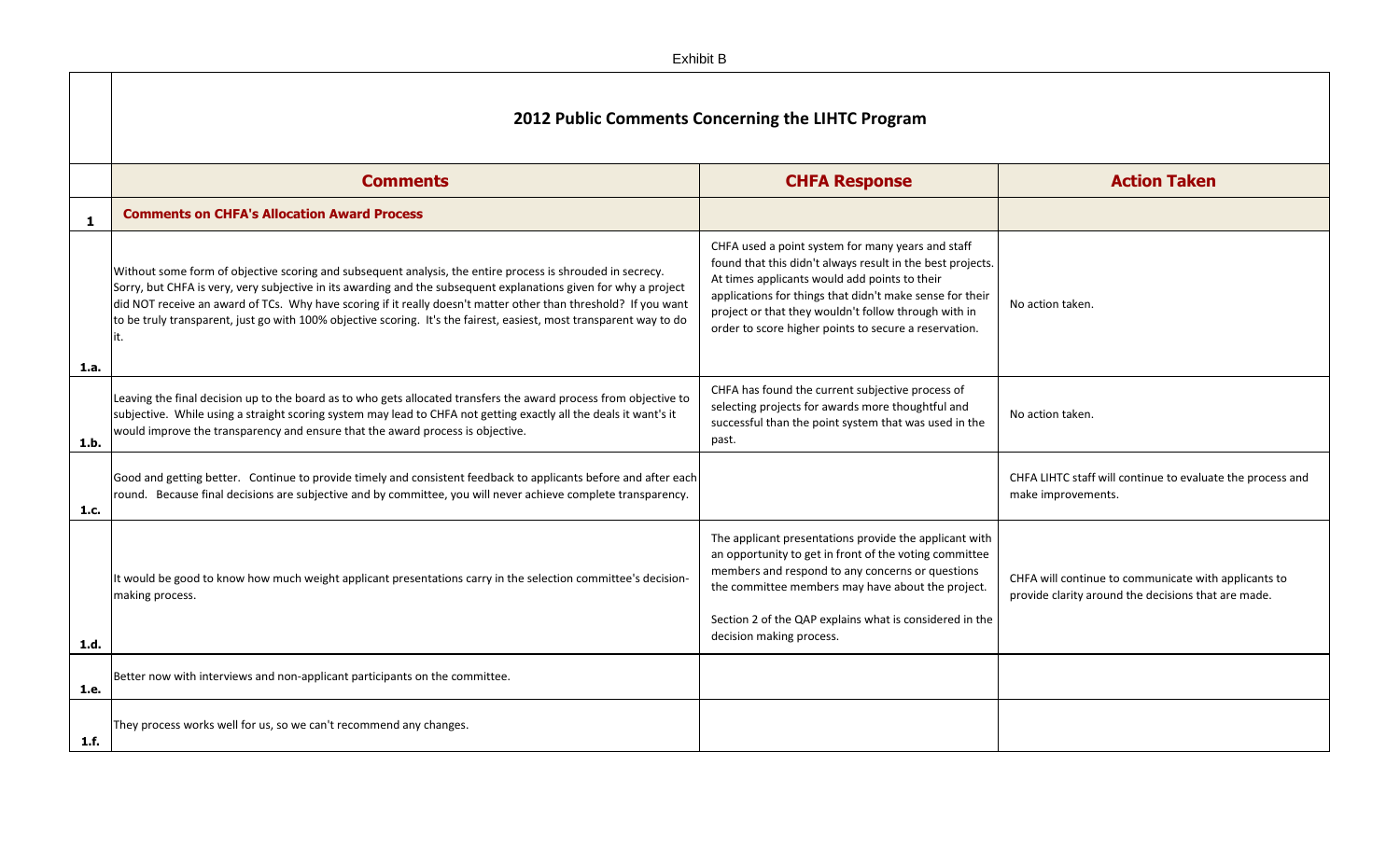|                         | <b>Comments</b>                                                                                                                                                                                                                                                                                                                                    | <b>CHFA Response</b>                                                                                                  | <b>Action Taken</b>                                                                                                                                                          |  |
|-------------------------|----------------------------------------------------------------------------------------------------------------------------------------------------------------------------------------------------------------------------------------------------------------------------------------------------------------------------------------------------|-----------------------------------------------------------------------------------------------------------------------|------------------------------------------------------------------------------------------------------------------------------------------------------------------------------|--|
| 1.g.                    | It is good and getting better. Because final decisions are necessarily subjective (decisions are not based on<br>highest ranking), I don't believe you will ever achieve complete transparency. Continue to provide timely and<br>consistent feedback to applicants before and after each round.                                                   |                                                                                                                       |                                                                                                                                                                              |  |
| 1.h.                    | CHFA does an excellent job especially considering you have 4-5 applications for each one that gets approved. You<br>definitely get the feeling that every application gets a thorough consideration even if they are not selected and<br>that is very important. Getting feedback as to what could improve an application is very helpful as well. |                                                                                                                       |                                                                                                                                                                              |  |
| $\overline{\mathbf{2}}$ | <b>Comments on Priorities</b>                                                                                                                                                                                                                                                                                                                      |                                                                                                                       |                                                                                                                                                                              |  |
| 2.a.                    | Every housing market has pent up demand - hard to treat anything below a 5% vacancy differently.                                                                                                                                                                                                                                                   | CHFA staff has discussed this further with market<br>analysts and other industry experts and reviewed<br>market data. | This priority has been revised as follows<br>areas where the overall LIHTC vacancy re<br>percent and market rate rental vacancy<br>percent for three of the previous five qu |  |
| 2.b.                    | Vacancy rates are not a true representation for Section 8 projects due to the timing of certifying residents<br>under the program.                                                                                                                                                                                                                 | CHFA has changed the language for the Pent up<br>Demand Priority as a result of this input.                           | See above.                                                                                                                                                                   |  |
| 2.c.                    | The new priority: Market Areas of Pent Up Demand should specify a minimum period used to support the pent<br>up demand. For example, add language that states; vacancy rates less than 4% for 4 consecutive quarters, or<br>similar.                                                                                                               | See above.                                                                                                            | See above.                                                                                                                                                                   |  |
| 2.d.                    | Pend up demand priority - should show a trend over time.                                                                                                                                                                                                                                                                                           | See above.                                                                                                            | See above.                                                                                                                                                                   |  |
| 2.e.                    | Leave TOD as a priority.                                                                                                                                                                                                                                                                                                                           | We agree.                                                                                                             | TOD remains a priority.                                                                                                                                                      |  |
|                         |                                                                                                                                                                                                                                                                                                                                                    |                                                                                                                       |                                                                                                                                                                              |  |

| <b>Action Taken</b>                                                                                                                                                                                                                          |
|----------------------------------------------------------------------------------------------------------------------------------------------------------------------------------------------------------------------------------------------|
|                                                                                                                                                                                                                                              |
|                                                                                                                                                                                                                                              |
|                                                                                                                                                                                                                                              |
| This priority has been revised as follows: Primary market<br>areas where the overall LIHTC vacancy rates are less than 4<br>percent and market rate rental vacancy rates are less than 5<br>percent for three of the previous five quarters. |
| See above.                                                                                                                                                                                                                                   |
| See above.                                                                                                                                                                                                                                   |
| See above.                                                                                                                                                                                                                                   |
| TOD remains a priority.                                                                                                                                                                                                                      |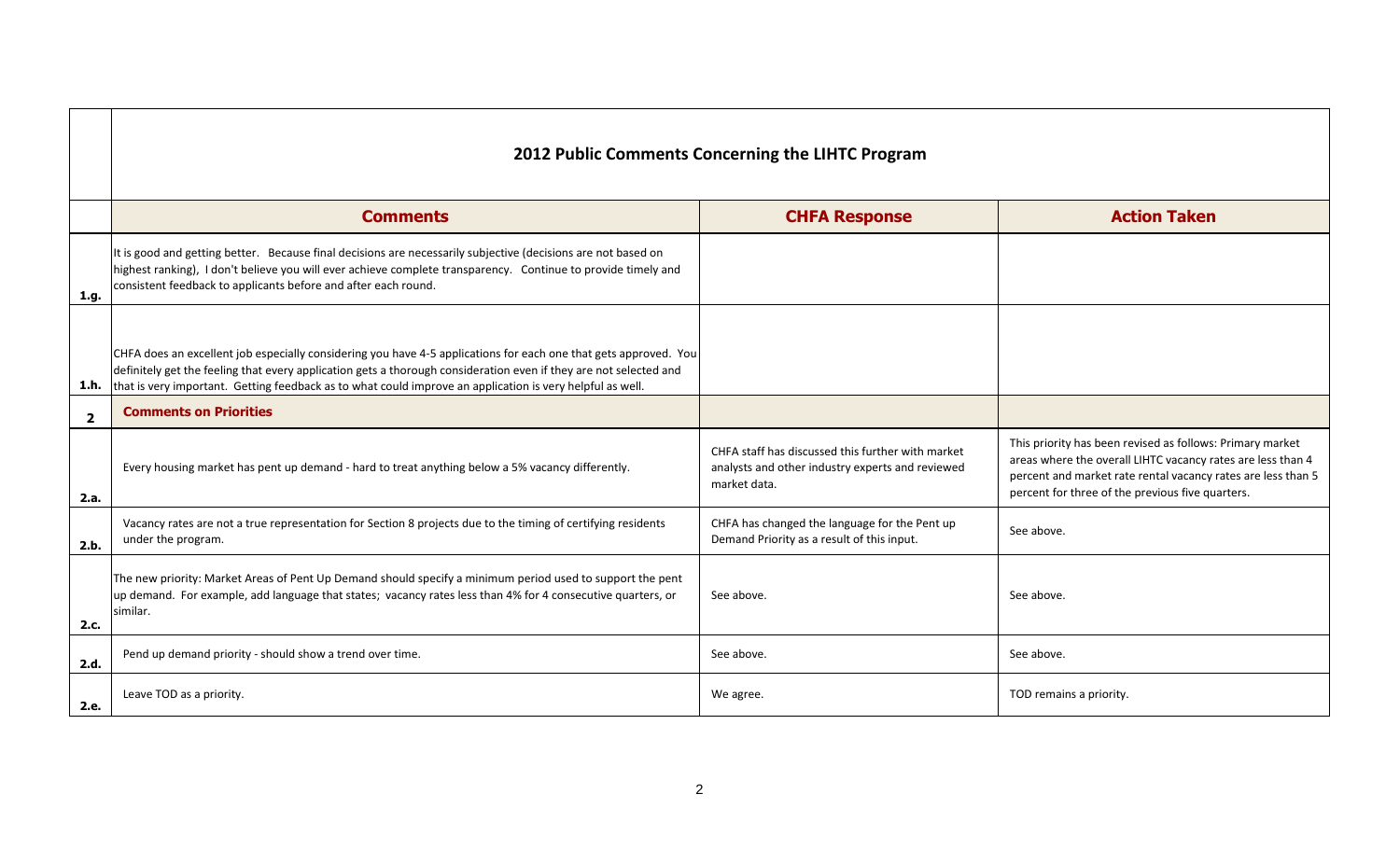|      | <b>2012 Public Comments Concerning the LIHTC Program</b>                                                                                                                                                                                                                                                                                                                                                                                                 |                                                                                                                                                                                                                                                                                                                                                                                                                                                                                                      |                                 |  |
|------|----------------------------------------------------------------------------------------------------------------------------------------------------------------------------------------------------------------------------------------------------------------------------------------------------------------------------------------------------------------------------------------------------------------------------------------------------------|------------------------------------------------------------------------------------------------------------------------------------------------------------------------------------------------------------------------------------------------------------------------------------------------------------------------------------------------------------------------------------------------------------------------------------------------------------------------------------------------------|---------------------------------|--|
|      | <b>Comments</b>                                                                                                                                                                                                                                                                                                                                                                                                                                          | <b>CHFA Response</b>                                                                                                                                                                                                                                                                                                                                                                                                                                                                                 |                                 |  |
| 2.f. | Expanding TOD to include high frequency bus lines is good for other communities.                                                                                                                                                                                                                                                                                                                                                                         | Many other communities/small towns and rural areas<br>don't have high frequency bus lines and therefore would<br>not qualify for this priority. Projects in these other<br>communities, however may qualify for other priorities<br>such as Pent-Up Demand and Counties with populations<br>less than 175,000.                                                                                                                                                                                       | Whil<br>inclu<br>defir          |  |
| 2.g. | Commend CHFA for expansion of TOD priority. This will have a meaningful impact. Please keep the addition of<br>w/in 1/2 mile for light rail and w/in 1/4 for high frequency bus stop.                                                                                                                                                                                                                                                                    | While CHFA did respond to this input by increasing the<br>range around light rail to within 1/2 mile, (as opposed to<br>within 1/4 mile) of a fixed rail station that exists or is<br>under construction, it choose to remove high<br>frequency bus lines as a part of the definition in order<br>to focus on encouraging development of affordable<br>housing close to light rail while it remains feasible. The<br>TOD priority definition will be revisited this year and<br>may change for 2014. | The 1<br>Proje<br>fixed<br>time |  |
| 2.h. | I don't agree with making a TOD site a priority, UNLESS it is limited to urban applications. I also don't agree with<br>putting acq/rehab of existing affordable properties ahead of new construction in communities that need new<br>construction. Acq/rehab of existing affordable properties generally rewards owners for not funding their<br>replacement reserves and/or deferring maintenance in favor of profits or collection of developer fees. | See above for TOD priority.<br>Acq/rehab projects are not put ahead of projects<br>meeting a need for new construction. The priorities<br>are not ranked in terms of preference. Generally, the<br>purpose of the Acq/rehab priority is to encourage<br>preservation of existing affordable projects that may<br>be in danger of converting to market-rate or to<br>improve existing projects that are in need of upgrades<br>or have become obsolete due to the age of the project.                 | See a<br>prior                  |  |

## **Action Taken**

ile the second and third drafts of the 2013 QAP did ude high frequency bus lines as a part of the TOD nition, the final draft does not.

final language for the TOD priority is as follows: jects within this category are within one half of a mile of a I rail station that is existing or under construction at the of the LIHTC application.

above for TOD priority. No action taken for Acq/Rehab prity.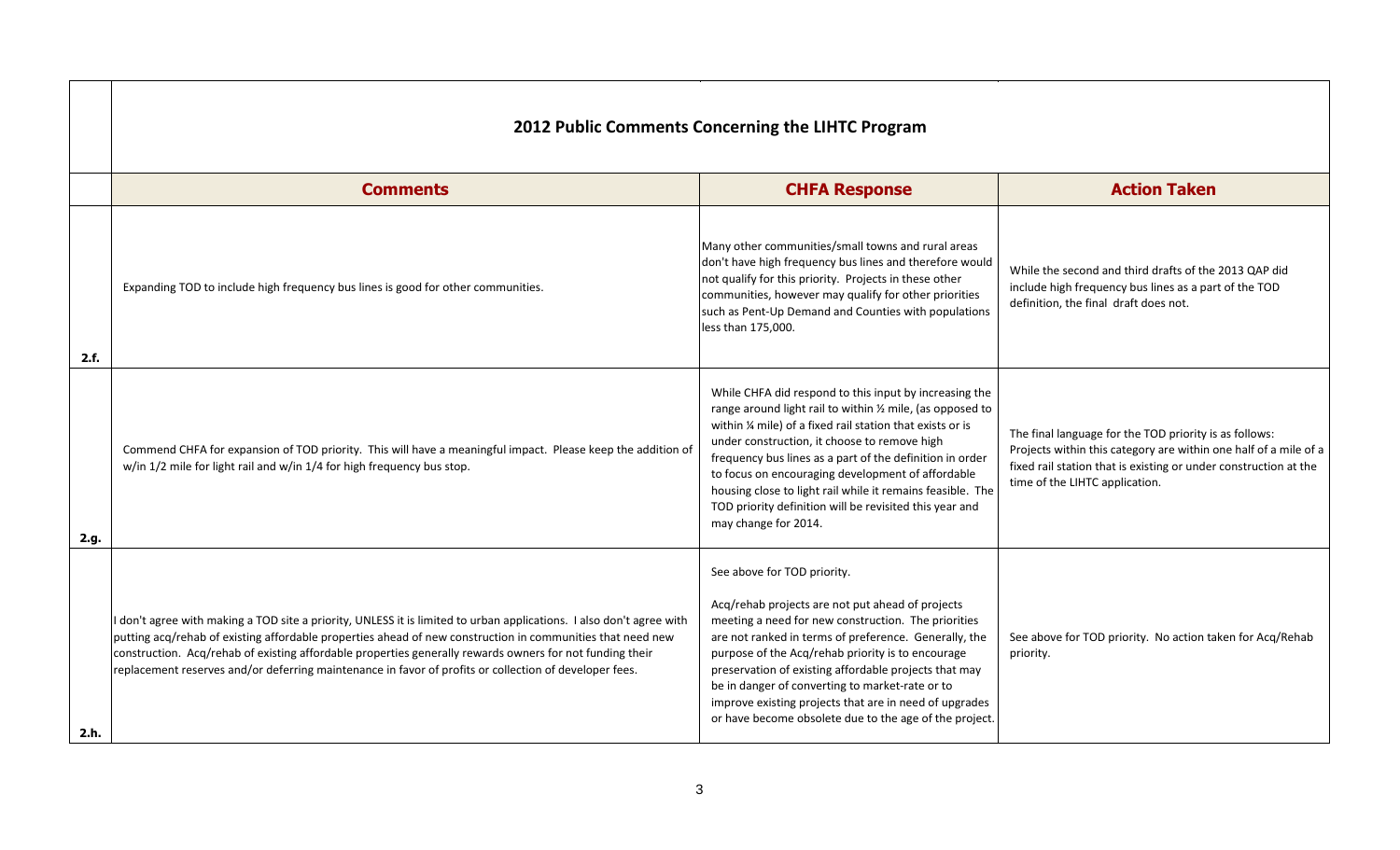|      | <b>Comments</b>                                                                                                                                                                                                                                                                                                                                                                                                                                              | <b>CHFA Response</b>                                                                                                                                                                                                                                                                                                      |                                                                                                                            |
|------|--------------------------------------------------------------------------------------------------------------------------------------------------------------------------------------------------------------------------------------------------------------------------------------------------------------------------------------------------------------------------------------------------------------------------------------------------------------|---------------------------------------------------------------------------------------------------------------------------------------------------------------------------------------------------------------------------------------------------------------------------------------------------------------------------|----------------------------------------------------------------------------------------------------------------------------|
| 2.i. | CHFA's proposed requirement for special needs/homeless projects to have at least 33% of the units serving<br>special needs/homeless households conflicts with HUD's 25% maximum requirement for the same.                                                                                                                                                                                                                                                    | CHFA has changed the language for the Pent up<br>Demand Priority as a result of this input.                                                                                                                                                                                                                               | In order to<br>language f<br>Projects se<br>services to<br>Further, ap<br>minimum<br>population<br>reduced if<br>number of |
| 3    | <b>Comments on Set-Asides</b>                                                                                                                                                                                                                                                                                                                                                                                                                                |                                                                                                                                                                                                                                                                                                                           |                                                                                                                            |
| 3.a. | There probably should be additional set-asides. This should be a separate discussion held at a time when the<br>QAP update is not already drafted and under review.                                                                                                                                                                                                                                                                                          | CHFA does not plan to allow additional set-asides for<br>2013.                                                                                                                                                                                                                                                            | No action t                                                                                                                |
| 3.b. | No more set-asides at this time.                                                                                                                                                                                                                                                                                                                                                                                                                             | See above.                                                                                                                                                                                                                                                                                                                | See above.                                                                                                                 |
| 3.c. | Outside of the 10% set aside for 501c3 organizations, CHFA should have a clear set of approval criteria that guide<br>the selection of set-asides as well as a distinct application process for others who would have a worthy cause<br>deserving a set-aside. Does the 501c3 community know about the 10% set-aside? Outreach to this group<br>across the state could spur more application by 501c3s and make it easy for CHFA to fulfill this obligation. | The 10% set-aside for 501c3 organization is a federal<br>requirement for all State allocations and is included in<br>the QAP. Typically, CHFA receives applications from<br>501c3s each year far exceeding 10% of the credits<br>available and usually awards more than 40% of the<br>credits to nonprofit organizations. | No action t                                                                                                                |
| 3.d. | No more set asides!                                                                                                                                                                                                                                                                                                                                                                                                                                          | CHFA does not plan to allow additional set-asides for<br>2013.                                                                                                                                                                                                                                                            | No action t                                                                                                                |
| 3.e. | A set-aside for rural is necessary to create an incentive to develop in small communities. This would help create<br>outreach that LIHTC is available for these communities.                                                                                                                                                                                                                                                                                 | CHFA will revisit the set-aside issue for 2014 to<br>determine whether it makes sense to provide a rural<br>set-aside.                                                                                                                                                                                                    | CHFA will o<br>if necessar<br>stakeholde                                                                                   |
| 3.f. | Rural set-side is needed. It's an economic development issue.                                                                                                                                                                                                                                                                                                                                                                                                | See above.                                                                                                                                                                                                                                                                                                                | See above.                                                                                                                 |
| 3.g. | Set-aside for rural areas and smaller communities - not a fair distribution of credits to Western Slope currently.                                                                                                                                                                                                                                                                                                                                           | See above.                                                                                                                                                                                                                                                                                                                | See above.                                                                                                                 |

#### **Action Taken**

der to avoid conflict with HUD programs, CHFA's final uage for this priority is as follows: ects serving these populations should provide supportive ices to help maintain or increase independence. her, applicants can now earn 5 points based on a mum of 25% of the units in a project serving tenant ulations with special needs. The 25% minimum may be iced if any federal or state regulations restrict the ber of special needs units in a project.

ction taken.

ction taken.

ction taken.

A will discuss this with it's Tax Credit Advisory Group and cessary, will convene a subcommittee with other eholders as well.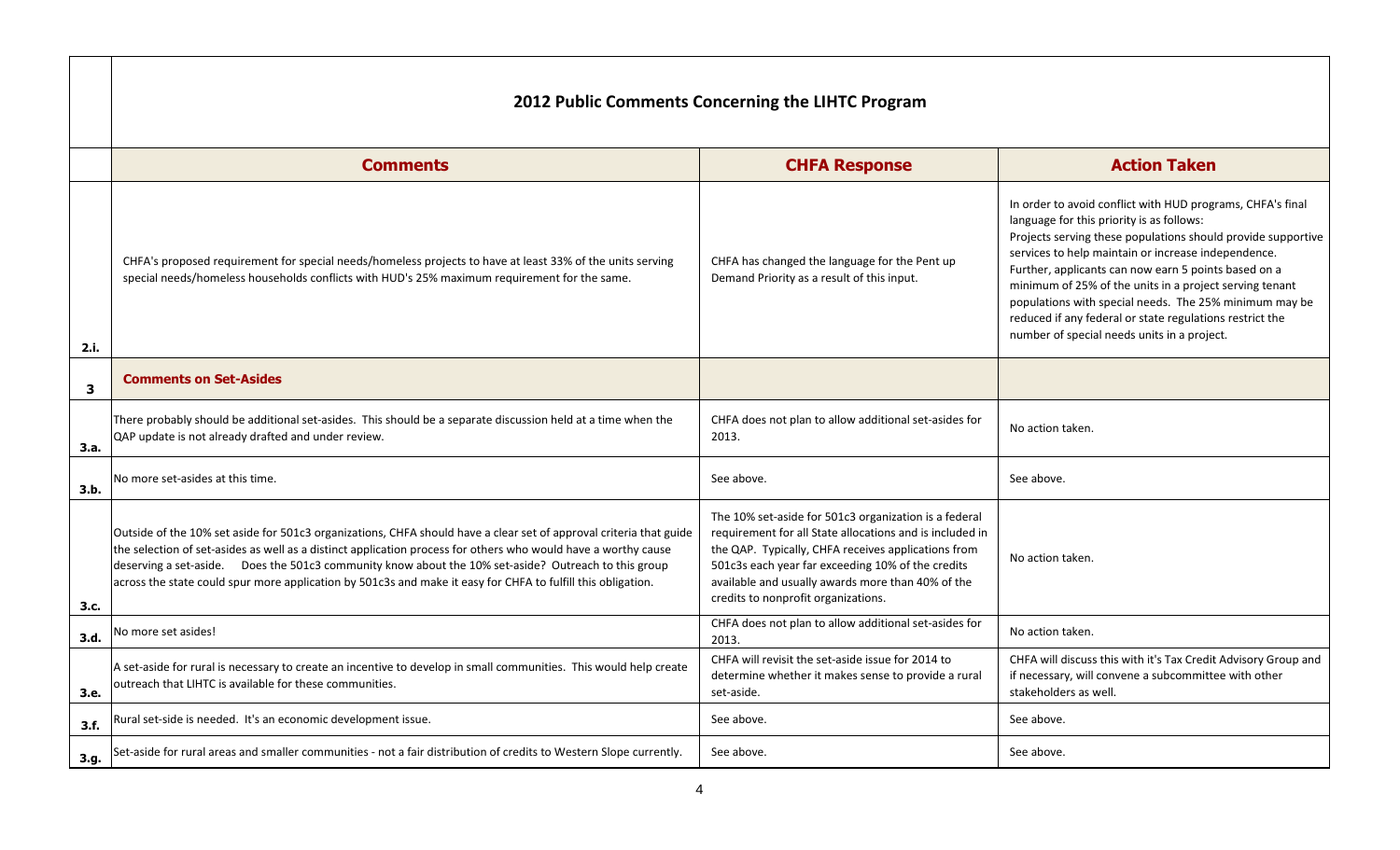|      | 2012 Public Comments Concerning the LIHTC Program                                                                                                                                                                                                                                                                                                                                                                                                                     |                                                                                                                                                                                                                                                                                                                                                                          |                                                                                                                                                                |
|------|-----------------------------------------------------------------------------------------------------------------------------------------------------------------------------------------------------------------------------------------------------------------------------------------------------------------------------------------------------------------------------------------------------------------------------------------------------------------------|--------------------------------------------------------------------------------------------------------------------------------------------------------------------------------------------------------------------------------------------------------------------------------------------------------------------------------------------------------------------------|----------------------------------------------------------------------------------------------------------------------------------------------------------------|
|      | <b>Comments</b>                                                                                                                                                                                                                                                                                                                                                                                                                                                       | <b>CHFA Response</b>                                                                                                                                                                                                                                                                                                                                                     | <b>Action Taken</b>                                                                                                                                            |
| 3.h. | CHFA used to have a rural set-aside - without this rural deals are more difficult.                                                                                                                                                                                                                                                                                                                                                                                    | See above.                                                                                                                                                                                                                                                                                                                                                               | See above.                                                                                                                                                     |
| 3.i. | As you have undoubtedly noticed, there are few truly rural projects. When you had 30 and under as a point<br>category and awarded these smaller projects and also had special category for USDA-RD 515, you had a lot more<br>rural applicants. Now with the emphasis on other areas, it may be time to return some set-aside to projects<br>serving residents in communities less than 25,000--perhaps proportionate to the total vs less than 25,000<br>population. | See above.                                                                                                                                                                                                                                                                                                                                                               | See above.                                                                                                                                                     |
| 4    | <b>Comments on Underwriting Criteria, Development Costs, etc.</b>                                                                                                                                                                                                                                                                                                                                                                                                     |                                                                                                                                                                                                                                                                                                                                                                          |                                                                                                                                                                |
| 4.a. | My only objection to underwriting criteria is, and always has been, that the forced 2% growth of income and 3%<br>growth of expenses ALWAYS creates a situation where the property falls under the minimum DSCR, and<br>consequently we have to start way above the maximum DSCR to show any project viability. Additionally, the<br>proforma rents and expenses are just that - - a snapshot projection - - not set in concrete.                                     | The 2% growth of income, 3% growth of expenses, and<br>15-year proforma are industry standards that are<br>applied by investors, lenders and other funding<br>providers. However, CHFA does consider exceptions if<br>the applicant can provide information that supports it.                                                                                            | No action taken.                                                                                                                                               |
| 4.b. | Appreciate the latitude to address diverse costs around the state; however this tends to push costs up; we are<br>guiding in higher quality and need to reign in costs by using HUD's per unit as a baseline. Also, developers are<br>giving CHFA one set of numbers (in their applications) and give us (other funding providers) different numbers.<br>We need to force developers to be accountable, especially with amenities.                                    | CHFA reviews cost data on an annual basis to<br>determine whether to make any changes to the cost<br>basis limits in the application. Costs to develop<br>housing does vary in certain areas of the state. CHFA<br>does take these variances into consideration; however<br>all applicants are expected to justify costs that are<br>higher than what is typically seen. | CHFA continues to communicate with of<br>providers to share information.                                                                                       |
| 4.c. | (Costs) are difficult to balance when market study compares our proposed project with others in the area. If<br>we aren't competitive in the market, we won't get done.                                                                                                                                                                                                                                                                                               | CHFA staff reviews the proposed amenities as well as<br>the cost estimate - on the rare occasion that there<br>appears to be excessive high costs, staff will address<br>the concerns with the applicant.                                                                                                                                                                | CHFA continues to consult other industr<br>state allocating agencies, funding provid<br>ensure that its policies in considering co<br>projects are reasonable. |

| <b>Action Taken</b>                                                                                                                                                                                              |
|------------------------------------------------------------------------------------------------------------------------------------------------------------------------------------------------------------------|
| See above.                                                                                                                                                                                                       |
| See above.                                                                                                                                                                                                       |
|                                                                                                                                                                                                                  |
| No action taken.                                                                                                                                                                                                 |
| CHFA continues to communicate with other funding<br>providers to share information.                                                                                                                              |
| CHFA continues to consult other industry standards, other<br>state allocating agencies, funding providers, etc. to help<br>ensure that its policies in considering costs of proposed<br>projects are reasonable. |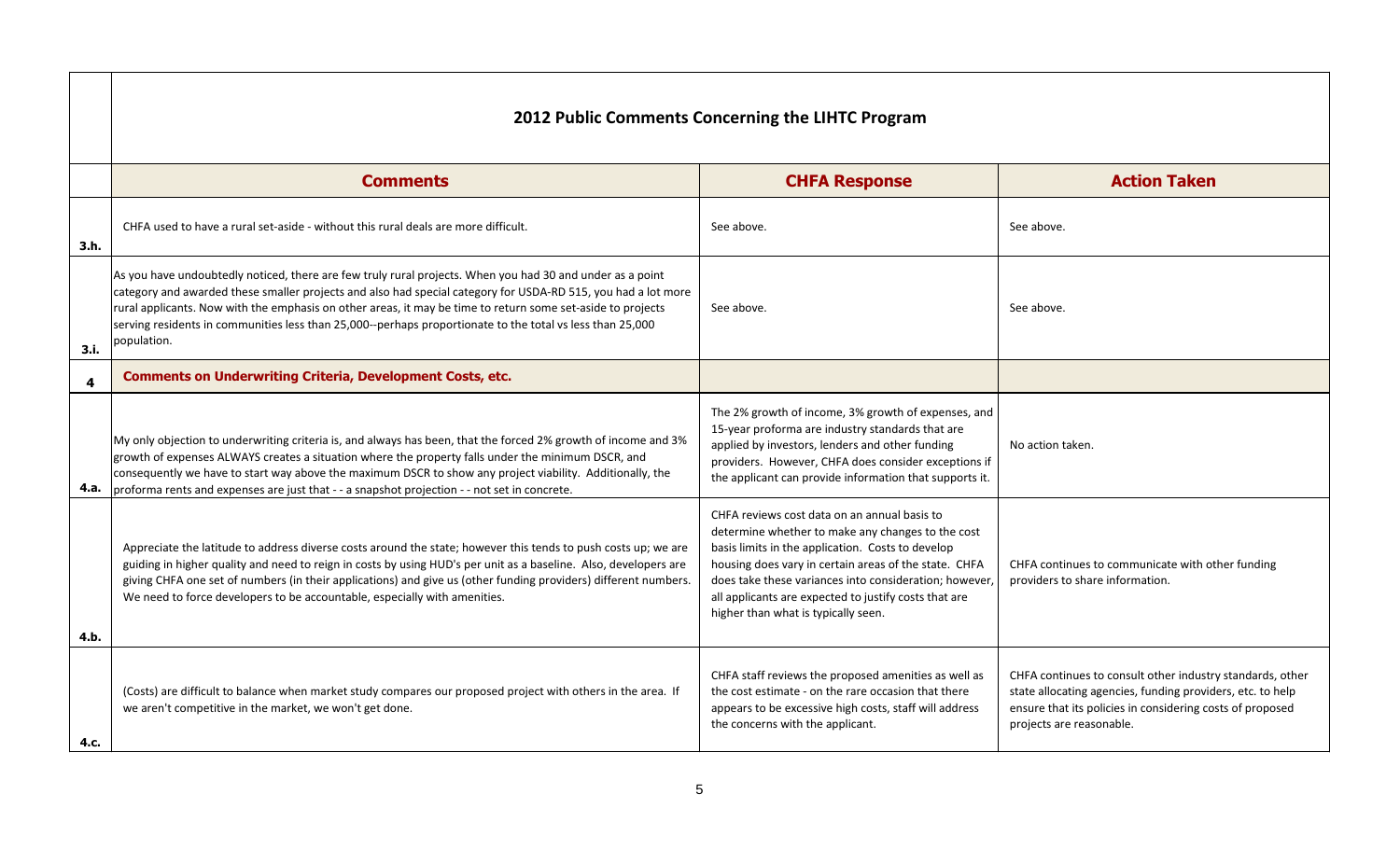| <b>Action Taken</b>                                                                                        |
|------------------------------------------------------------------------------------------------------------|
| See above.                                                                                                 |
| See above.                                                                                                 |
| See above.                                                                                                 |
| ee above.                                                                                                  |
|                                                                                                            |
| CHFA will be revisiting the points section of the QAP and may<br>consider changes to this section in 2014. |
| No action taken.                                                                                           |
|                                                                                                            |

|      | <b>Comments</b>                                                                                                                                                                                                                                                                                                                                                                                                                                                                                                                                                                                                                                                                                                                                                                                                                                                                                                                                                                                                                                                                                                                                                                                                                                                                                                                                                                          | <b>CHFA Response</b>                                                                                                                                                              | <b>Action Taken</b>                                                                    |
|------|------------------------------------------------------------------------------------------------------------------------------------------------------------------------------------------------------------------------------------------------------------------------------------------------------------------------------------------------------------------------------------------------------------------------------------------------------------------------------------------------------------------------------------------------------------------------------------------------------------------------------------------------------------------------------------------------------------------------------------------------------------------------------------------------------------------------------------------------------------------------------------------------------------------------------------------------------------------------------------------------------------------------------------------------------------------------------------------------------------------------------------------------------------------------------------------------------------------------------------------------------------------------------------------------------------------------------------------------------------------------------------------|-----------------------------------------------------------------------------------------------------------------------------------------------------------------------------------|----------------------------------------------------------------------------------------|
| 4.d. | The state has incredible pent up demand for affordable housing. Maybe we don't need to do all of the<br>amenities. Lower AMI units are needed which also lowers the income for the property, yet deals need to be<br>successful for the long term.                                                                                                                                                                                                                                                                                                                                                                                                                                                                                                                                                                                                                                                                                                                                                                                                                                                                                                                                                                                                                                                                                                                                       | See above.                                                                                                                                                                        | See above.                                                                             |
| 4.e. | We need to pay attention to balance need of community.                                                                                                                                                                                                                                                                                                                                                                                                                                                                                                                                                                                                                                                                                                                                                                                                                                                                                                                                                                                                                                                                                                                                                                                                                                                                                                                                   | See above.                                                                                                                                                                        | See above.                                                                             |
| 4.f. | CHFA already has a cost basis cap. I'm not in favor of an additional cap. We need to get a way from the<br>perception of cheap housing, must stay current with market and amenities that will be needed in future. Each<br>locality has different infrastructure, land costs, etc.                                                                                                                                                                                                                                                                                                                                                                                                                                                                                                                                                                                                                                                                                                                                                                                                                                                                                                                                                                                                                                                                                                       | See above                                                                                                                                                                         | See above.                                                                             |
| 4.g. | Groups complain about having to use their funds to create affordable housing. Boulder has minimum<br>requirements.                                                                                                                                                                                                                                                                                                                                                                                                                                                                                                                                                                                                                                                                                                                                                                                                                                                                                                                                                                                                                                                                                                                                                                                                                                                                       | See above.                                                                                                                                                                        | See above.                                                                             |
| 5    | <b>Comments on Selection Criteria and Points Earned</b>                                                                                                                                                                                                                                                                                                                                                                                                                                                                                                                                                                                                                                                                                                                                                                                                                                                                                                                                                                                                                                                                                                                                                                                                                                                                                                                                  |                                                                                                                                                                                   |                                                                                        |
| 5.a. | LIHTC legislation was not intended to serve extremely low income households - - Congress recognized that was<br>the purpose of public housing. This focus ends up with developers trading points for practicality. Why award 5<br>points for an area that has an "identified need or TOD site"? Smaller communities can talk about their need<br>without the expense of hiring a consultant and going through an expensive formal process to identify that need --<br>and they do not have TOD sites. Why give non-profit developers a 5 point edge in scoring. We have always<br>partnered with a non-profit, shared the fees and the decision and design making process and usually hire them<br>for the management. They end up with ownership ultimately, without risk of financial or tax credit guarantees.<br>Their boards think that's a pretty good deal, so why penalize us by awarding a "sole general partner" who<br>happens to be a nonprofit with 5 extra points. Is the Project Characteristics section suggesting that you award 5<br>points for rehab of blighted buildings, and then an additional 15 points if that project is a Preservation project?<br>The 10 points for mixed income is too many points. Its difficult to make mixed income work in small, rural areas<br>because of the increased amount of debt that must be utilized in place of tax credits. |                                                                                                                                                                                   | CHFA will be revisiting the points sectior<br>consider changes to this section in 2014 |
| 5.b. | Doesn't really seem to be relevant, just a box to check, so never worked at too hard  doesn't really guide our<br>decision making.                                                                                                                                                                                                                                                                                                                                                                                                                                                                                                                                                                                                                                                                                                                                                                                                                                                                                                                                                                                                                                                                                                                                                                                                                                                       | The significance of the points is to help ensure that<br>projects are meeting CHFA's threshold requirements in<br>order for the applications to be accepted for<br>consideration. | No action taken.                                                                       |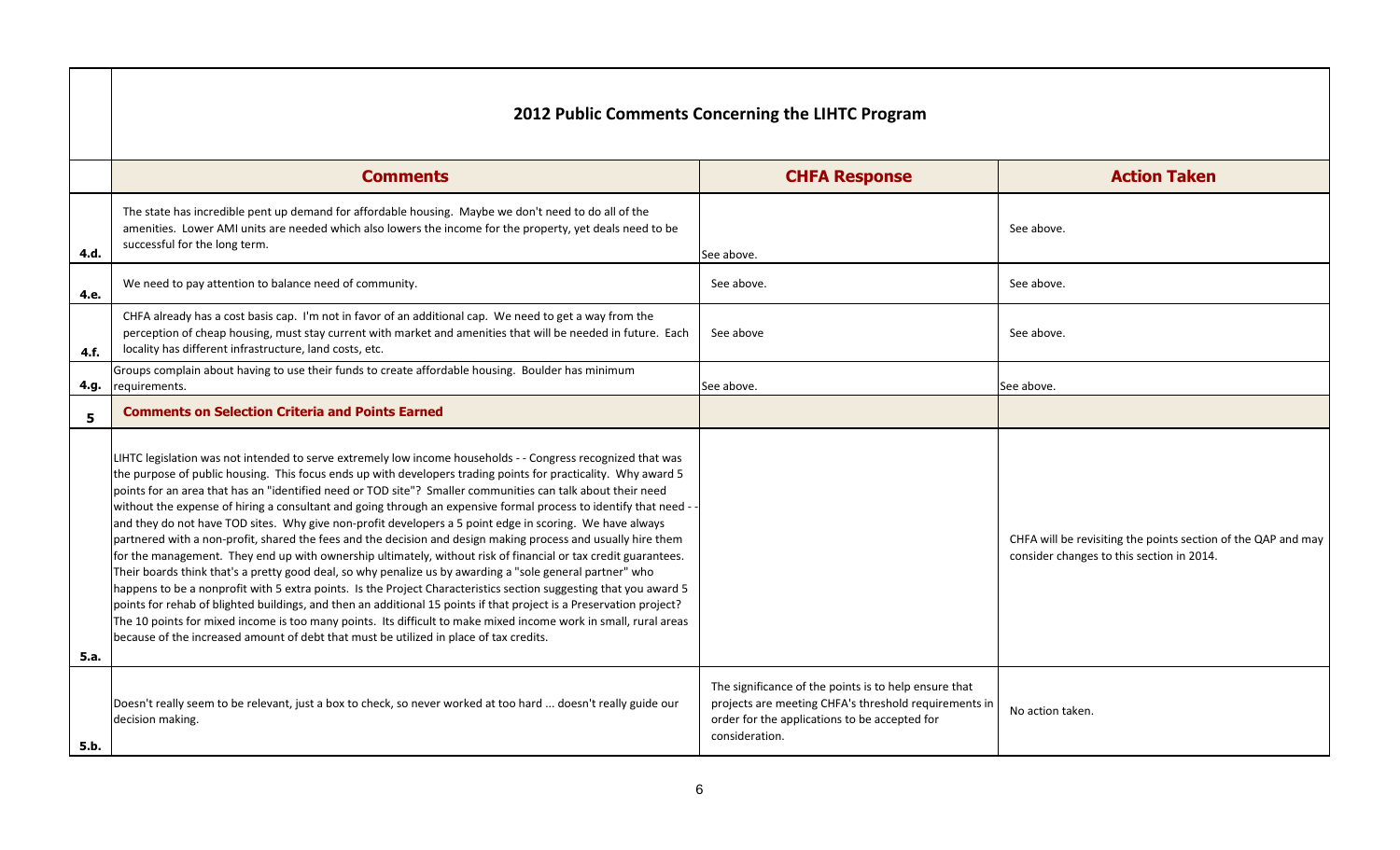|      | <b>Comments</b>                                                                                                                                                                                                                                                                                                                                                                                                                                                                                                                                                                                                                                                                                                                                                                                                                                                                                                                                                                                                                                                                                                                                                                                                                                                                  | <b>CHFA Response</b>                                                                                                                                                                                                                                                                                                                                                                                                                                                                                                                                                      |             |
|------|----------------------------------------------------------------------------------------------------------------------------------------------------------------------------------------------------------------------------------------------------------------------------------------------------------------------------------------------------------------------------------------------------------------------------------------------------------------------------------------------------------------------------------------------------------------------------------------------------------------------------------------------------------------------------------------------------------------------------------------------------------------------------------------------------------------------------------------------------------------------------------------------------------------------------------------------------------------------------------------------------------------------------------------------------------------------------------------------------------------------------------------------------------------------------------------------------------------------------------------------------------------------------------|---------------------------------------------------------------------------------------------------------------------------------------------------------------------------------------------------------------------------------------------------------------------------------------------------------------------------------------------------------------------------------------------------------------------------------------------------------------------------------------------------------------------------------------------------------------------------|-------------|
| 5.c. | Research points to a strong tie between the economic success of affordable housing residents and the proximity<br>of services/amenities (either integrated within a housing development or outside but surrounding the housing<br>development.) The research shows this is a stronger tie than the correlation between economic success of<br>affordable housing residents and proximity to higher-income households. As a powerful driver of affordable<br>housing generation in the state; I'd be interested in seeing CHFA's LIHTC selection policies more explicitly<br>encourage development/acquisition of affordable housing that is the most closely integrated with amenities and<br>services (including transit [beyond the close definition of TOD development], areas of job growth and job<br>availability, shopping, medical services, community gathering opportunities, etc.) In urban/suburban areas, this<br>goal might encourage better integration with the urban fabric and encourage development in urban hubs. I'd<br>also like to see energy put toward ways to explore and solidify affordable housing's role as a player in the<br>complex job of promoting economic development/redevelopment that benefits those with lower and moderate<br>incomes. | Site Suitability is one of the seven Criteria for Approval<br>(Section 2 of the QAP), in CHFA's review and approval<br>process. Site Suitability includes proximity to amenities<br>and services such as schools, shopping, public<br>transportation, medical services, parks and<br>playgrounds, etc. This is an expectation for all projects<br>in order to successfully compete for credits.<br>The National Home Builders Assoc. did a study in 2010<br>indicating the economic benefits of LIHTC housing to its<br>surrounding communities in the Denver-metro area. | No action   |
| 6    | <b>Comments on Possibility of a 2-Year QAP</b>                                                                                                                                                                                                                                                                                                                                                                                                                                                                                                                                                                                                                                                                                                                                                                                                                                                                                                                                                                                                                                                                                                                                                                                                                                   |                                                                                                                                                                                                                                                                                                                                                                                                                                                                                                                                                                           |             |
|      | <b>6.a.</b> Seems as though CHFA could do a 2-year QAP.                                                                                                                                                                                                                                                                                                                                                                                                                                                                                                                                                                                                                                                                                                                                                                                                                                                                                                                                                                                                                                                                                                                                                                                                                          | Given potential changes to federal laws that impact<br>LIHTCs, CHFA does not plan to have a 2-year QAP in the<br>near future.                                                                                                                                                                                                                                                                                                                                                                                                                                             | No action t |
|      | <b>6.b.</b> Would have a caveat for a 2-year QAP if there were any set-asides.                                                                                                                                                                                                                                                                                                                                                                                                                                                                                                                                                                                                                                                                                                                                                                                                                                                                                                                                                                                                                                                                                                                                                                                                   | See above.                                                                                                                                                                                                                                                                                                                                                                                                                                                                                                                                                                | See abov    |
| 6.c. | A 2-year QAP may be too limiting. Would CHFA have the ability to make changes as necessary with tax reform,<br>etc?                                                                                                                                                                                                                                                                                                                                                                                                                                                                                                                                                                                                                                                                                                                                                                                                                                                                                                                                                                                                                                                                                                                                                              | See above.                                                                                                                                                                                                                                                                                                                                                                                                                                                                                                                                                                | See above.  |
|      | A 2-year QAP could be a disservice to participants, by not being able to respond to evolving changes. Seems<br><b>6.d.</b> Junrealistic.                                                                                                                                                                                                                                                                                                                                                                                                                                                                                                                                                                                                                                                                                                                                                                                                                                                                                                                                                                                                                                                                                                                                         | See above.                                                                                                                                                                                                                                                                                                                                                                                                                                                                                                                                                                | See above.  |
|      |                                                                                                                                                                                                                                                                                                                                                                                                                                                                                                                                                                                                                                                                                                                                                                                                                                                                                                                                                                                                                                                                                                                                                                                                                                                                                  |                                                                                                                                                                                                                                                                                                                                                                                                                                                                                                                                                                           |             |

# **Action Taken** action taken. tion taken. above.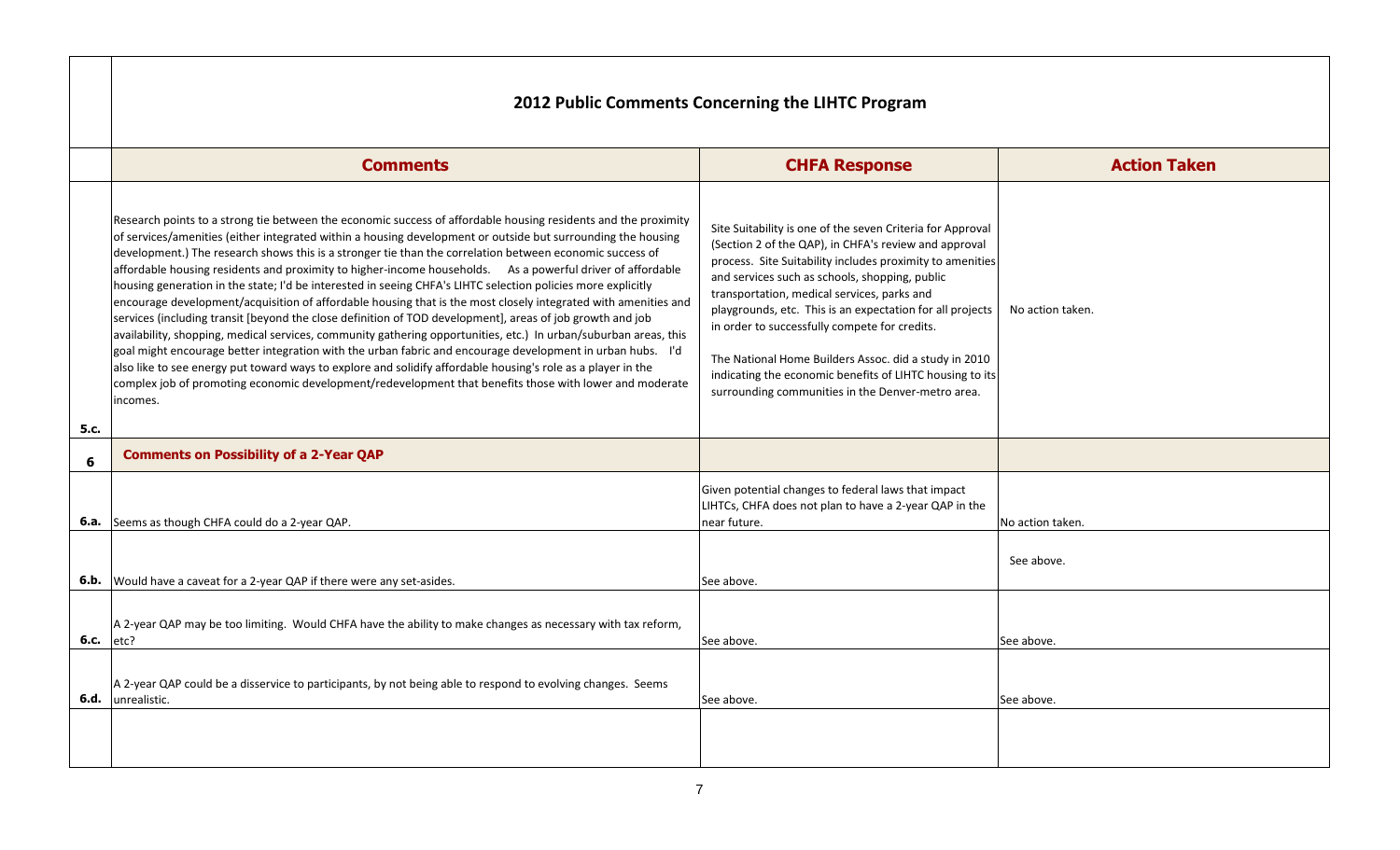|      | <b>Comments</b>                                                                                                                                                          | <b>CHFA Response</b>                                                                                                                                                                                                                                                    |                                                              |
|------|--------------------------------------------------------------------------------------------------------------------------------------------------------------------------|-------------------------------------------------------------------------------------------------------------------------------------------------------------------------------------------------------------------------------------------------------------------------|--------------------------------------------------------------|
| 7    | <b>Comments on Enterprise Green Communities</b>                                                                                                                          |                                                                                                                                                                                                                                                                         |                                                              |
|      | 7.a. As local codes are implementing stricter requirements, Enterprise standards may become redundant.                                                                   | CHFA has convened a Enterprise Green Communities<br>Subcommittee to discuss these challenges and potential<br>solutions to implementing Enterprise Green<br>Communities and/or other green build standards.                                                             | CHFA will consider<br>Communities subo<br>changes in the 20: |
| 7.b. | Consider making Enterprise Green Communities a points requirement rather than a threshold requirement for all<br>projects.                                               | See above.                                                                                                                                                                                                                                                              | See above.                                                   |
| 7.c. | Some of the Enterprise Green Communities criteria add complications, time, and money that may not be<br>necessary.                                                       | See above.                                                                                                                                                                                                                                                              | See above.                                                   |
| 8    | <b>Comments on CHFA's Excel Application</b>                                                                                                                              |                                                                                                                                                                                                                                                                         |                                                              |
| 8.a. | A different integration between the actual application and the intended methods spreadsheet would be helpful.<br>Can everything be placed inside the actual application? | CHFA did feel it was necessary to have a separate<br>workbook for the Enterprise Green Communities<br>(including the intended methods) criteria. However,<br>the workbook has been simplified to allow for updates<br>at the carryover and final phases of the project. | The Enterprise G<br>has been revised                         |
| 8.b. | Certain parts of the application, such as the basis boost, can be complicated to track, but all in all it is effective.                                                  |                                                                                                                                                                                                                                                                         | CHFA has simpli<br>application.                              |
| 8.c. | While there is room for improvement, the excel app works pretty well and compared to applications in other<br>states is ahead of the curve.                              |                                                                                                                                                                                                                                                                         | CHFA is working<br>overall applicatio<br>described above     |
| 8.d. | don't work on the application directly, rather hear second hand from staff that it is relatively easy and has been<br>predictable over time.                             |                                                                                                                                                                                                                                                                         | No action taken.                                             |

#### **Action Taken**

will consider input from its Enterprise Green nunities subcommittee and other sources for potential ges in the 2014 QAP.

**Enterprise Green Communities portion of the application** been revised.

A has simplified the basis boost portion of the it is all it is effective. lication.

A is working on some improvements and revisions to the rall application for 2013 in addition to the actions cribed above.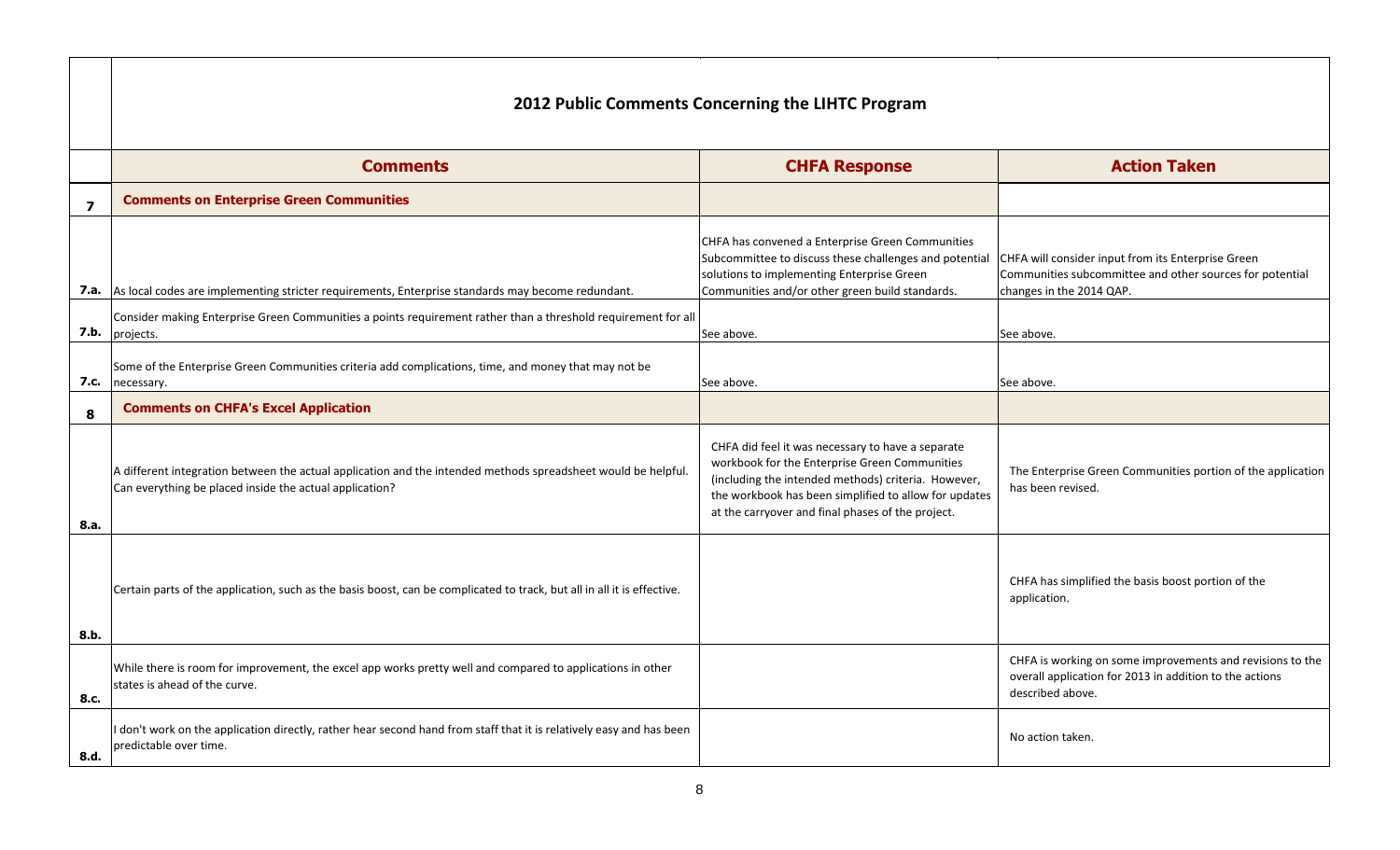|                  | 2012 Public Comments Concerning the LIHTC Program                                                                                                                                                                                                                                                                                                                                                                                                                              |                                                                                                                                                                                                                                                                                                                            |                                                                                                                               |  |
|------------------|--------------------------------------------------------------------------------------------------------------------------------------------------------------------------------------------------------------------------------------------------------------------------------------------------------------------------------------------------------------------------------------------------------------------------------------------------------------------------------|----------------------------------------------------------------------------------------------------------------------------------------------------------------------------------------------------------------------------------------------------------------------------------------------------------------------------|-------------------------------------------------------------------------------------------------------------------------------|--|
|                  | <b>Comments</b>                                                                                                                                                                                                                                                                                                                                                                                                                                                                | <b>CHFA Response</b>                                                                                                                                                                                                                                                                                                       | <b>Action Taken</b>                                                                                                           |  |
| $\boldsymbol{9}$ | <b>Comments about CHFA's Customer Service</b>                                                                                                                                                                                                                                                                                                                                                                                                                                  |                                                                                                                                                                                                                                                                                                                            |                                                                                                                               |  |
| 9.a.             | I have mixed feeling about staff - I had one great experience and one not so good this past round - and its<br>frustrating.                                                                                                                                                                                                                                                                                                                                                    | CHFA is always open to receiving comments or<br>concerns about customer service related to a<br>department or specific staff member.<br>Specific concerns can be directed to a member of<br>CHFA's leadership or by clicking on the<br>Comments/Concerns? link from the address below:<br>http://www.chfainfo.com/contact/ | CHFA LIHTC staff continues to strive to p<br>customer service and improve the alloca                                          |  |
| 9.b.             | Your department provides terrible service. It takes weeks months to get a response and then told you do not<br>qualify. Then have only five days to reply if you agree or disagree. I have left voice mails for weeks months and<br>only one call back. I left voice mail on a manager's phone, stating there will be a return call in 48 hours, which<br>has never happen 2 weeks later. The state services are terrible, no company can take months to reply to<br>requests. | See above.                                                                                                                                                                                                                                                                                                                 | See above.                                                                                                                    |  |
| 9.c.             | They are always very pleasant and courteous.                                                                                                                                                                                                                                                                                                                                                                                                                                   |                                                                                                                                                                                                                                                                                                                            | See above.                                                                                                                    |  |
| 9.d.             | Worried about staff's ability to process 4% applications as the market improves but competition for 9%'s stays so<br>high.                                                                                                                                                                                                                                                                                                                                                     |                                                                                                                                                                                                                                                                                                                            | CHFA added a full time staff member to<br>department and continues to look for in<br>to handle the increasing volume of appli |  |
| 9.e.<br>9.f.     | 12 to 15 deals is a lot of demand on CHFA's LIHTC staff.<br>CHFA staff is very open and honest and gives very good feedback which is very appreciated as a development<br>consultant.                                                                                                                                                                                                                                                                                          |                                                                                                                                                                                                                                                                                                                            | See above.                                                                                                                    |  |

 $\blacksquare$ 

| <b>Action Taken</b>                                                                                                                                                           |
|-------------------------------------------------------------------------------------------------------------------------------------------------------------------------------|
|                                                                                                                                                                               |
| CHFA LIHTC staff continues to strive to provide excellent<br>customer service and improve the allocation process.                                                             |
| See above.                                                                                                                                                                    |
| See above.                                                                                                                                                                    |
| CHFA added a full time staff member to its LIHTC Allocation<br>department and continues to look for improved efficiencies<br>to handle the increasing volume of applications. |
| ee above.                                                                                                                                                                     |
|                                                                                                                                                                               |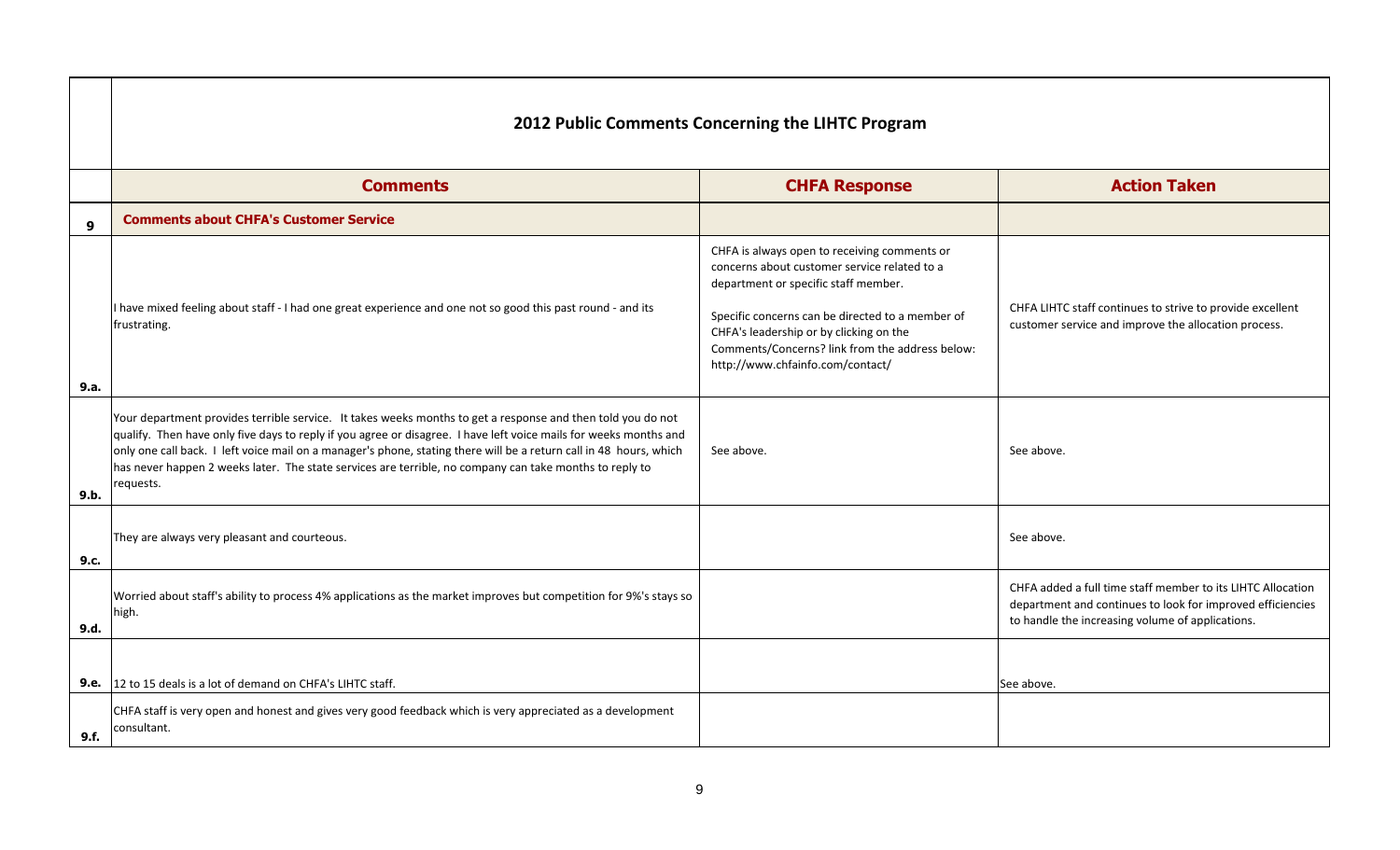|       | <b>2012 Public Comments Concerning the LIHTC Program</b>                                                                                                                                                                     |                                                                                                                                                                                         |                                                                                                                                                    |  |  |  |  |
|-------|------------------------------------------------------------------------------------------------------------------------------------------------------------------------------------------------------------------------------|-----------------------------------------------------------------------------------------------------------------------------------------------------------------------------------------|----------------------------------------------------------------------------------------------------------------------------------------------------|--|--|--|--|
|       | <b>Comments</b>                                                                                                                                                                                                              | <b>CHFA Response</b>                                                                                                                                                                    | <b>Action Taken</b>                                                                                                                                |  |  |  |  |
| 9.g.  | Staff has always been very responsive and helpful. They have made our application process go a lot smoother due<br>to clear responses provided to our questions.                                                             |                                                                                                                                                                                         |                                                                                                                                                    |  |  |  |  |
| 9.h.  | Cannot even understand the person telling you what they cannot explain.                                                                                                                                                      | Not clear what this comment is referring to.                                                                                                                                            | No action taken.                                                                                                                                   |  |  |  |  |
| 9.i.  | I have always found the staff to be really responsive and very helpful from Chris White to the front desk<br>receptionist.                                                                                                   |                                                                                                                                                                                         |                                                                                                                                                    |  |  |  |  |
| 9.j.  | Whenever I have issues I can always call and talk them through with staff.                                                                                                                                                   |                                                                                                                                                                                         |                                                                                                                                                    |  |  |  |  |
| 10    | <b>Other Comments</b>                                                                                                                                                                                                        |                                                                                                                                                                                         |                                                                                                                                                    |  |  |  |  |
| 10.a. | Add one to three points for projects that implement 100% smoke-free policies for their buildings. Studies have<br>indicated that second-hand smoke can negatively impact the health of adults, children, and infants.        | Staff is open to this idea and will propose adding one<br>point to the 2013 QAP for 100% smoke-free buildings.                                                                          | 2013 QAP now awards one point for smoke-free buildings.                                                                                            |  |  |  |  |
| 10.b. | Implement high end heat limiting technology for electric coil stoves. Per the Greeley Fire Marshall, at least five<br>fires per year in the Greeley area are due to unattended cooking and other fires related to stovetops. | CHFA generally does not drill down to specific safety<br>requirements for projects. CHFA, however, is willing to<br>consider discussing this request with the development<br>community. | CHFA will consider input on this from its Tax Credit Advisor<br>Group as well as the Enterprise Green Communities<br>subcommittee going into 2013. |  |  |  |  |
|       | 10.c. You should do your own and charge back to the development team (Market Study).                                                                                                                                         | At this point, CHFA prefers to allow applicants the<br>flexibility to select a market analyst from the approved<br>list.                                                                | No action taken.                                                                                                                                   |  |  |  |  |

| <b>Action Taken</b>                                                                                                                                 |  |  |  |  |  |
|-----------------------------------------------------------------------------------------------------------------------------------------------------|--|--|--|--|--|
|                                                                                                                                                     |  |  |  |  |  |
| No action taken.                                                                                                                                    |  |  |  |  |  |
|                                                                                                                                                     |  |  |  |  |  |
|                                                                                                                                                     |  |  |  |  |  |
|                                                                                                                                                     |  |  |  |  |  |
| 2013 QAP now awards one point for smoke-free buildings.                                                                                             |  |  |  |  |  |
| CHFA will consider input on this from its Tax Credit Advisory<br>Group as well as the Enterprise Green Communities<br>subcommittee going into 2013. |  |  |  |  |  |
| No action taken.                                                                                                                                    |  |  |  |  |  |